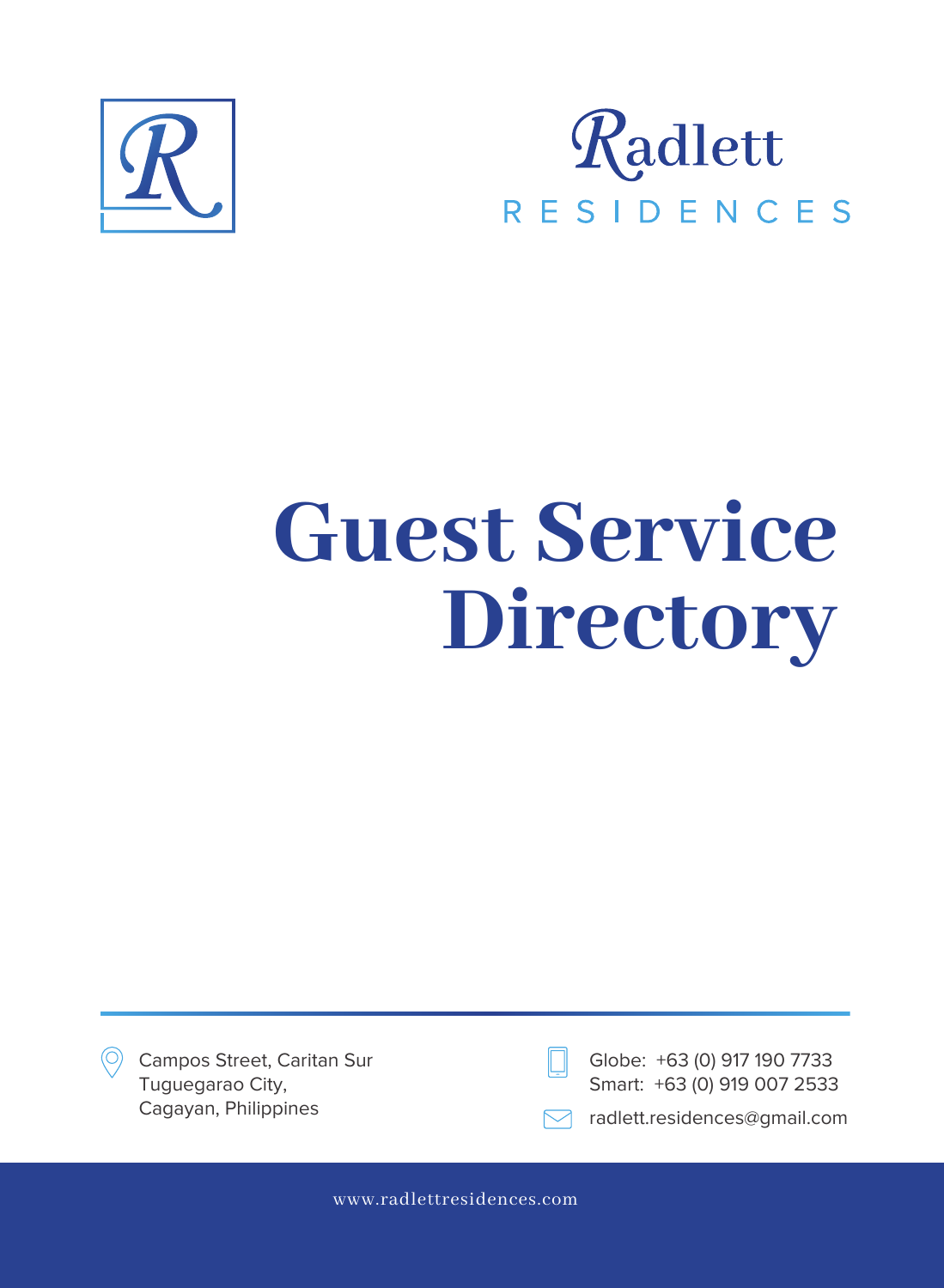

## **Welcome!**

We would like to wish you a warm welcome to **Radlett Residences – Tuguegarao**, where genuine care and comfort of our guests is our goal. To enjoy the services and facilities of the residence, this Guest Service Directory will provide you with some useful information.

## We are always here...

Personalized onsite assistance is available 24 hours a day, please feel free to call or message us on WhatsApp/Viber using one of the numbers detailed below. We are also available in Room 101 should you wish to come and visit us.



Globe: +63 (0) 917 190 7733 Smart: +63 (0) 919 007 2533

Thank you for choosing to stay with us and we hope that you have an enjoyable experience with us.

### Radlett Residence Team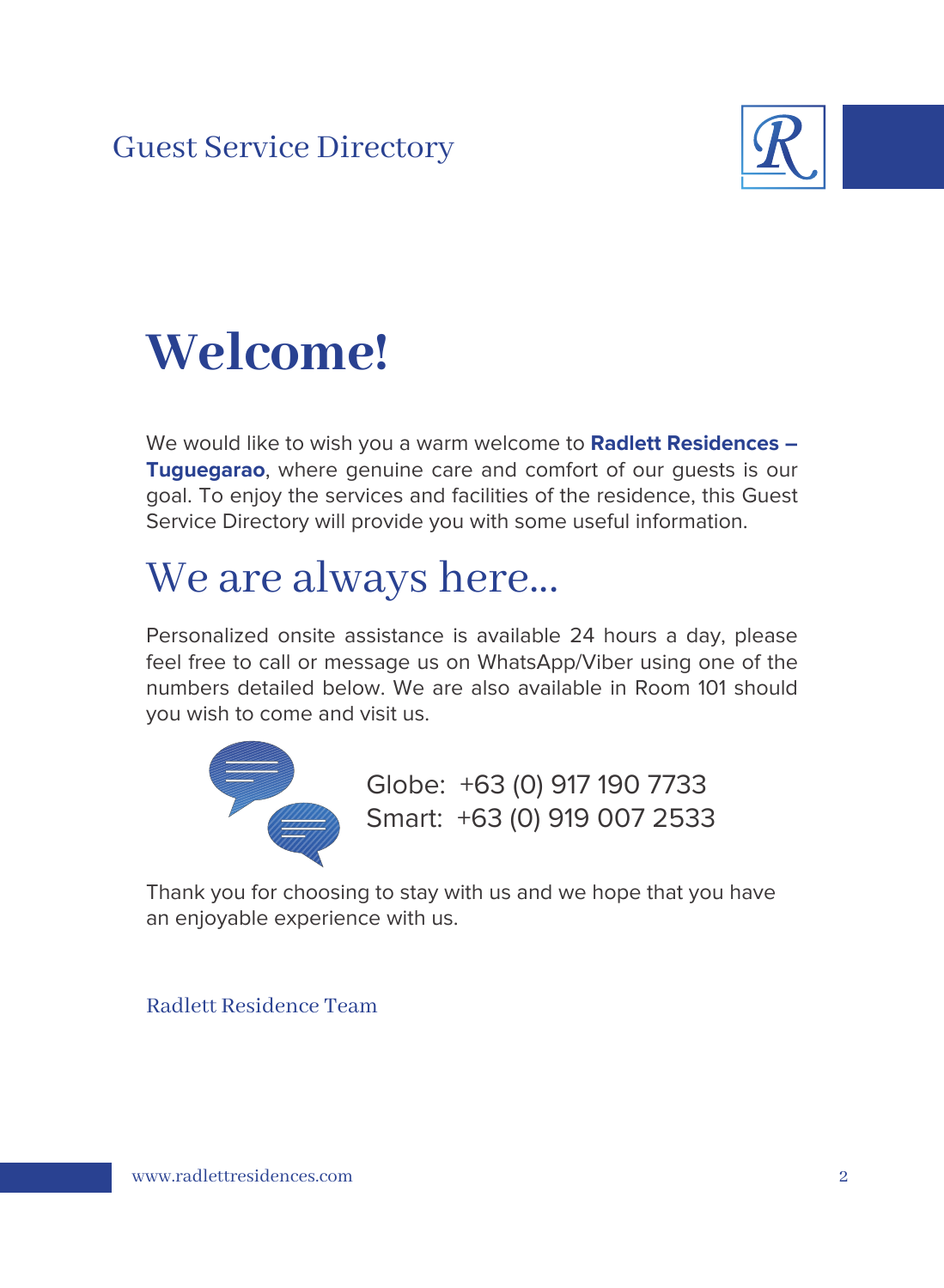

## **Room Services**



#### **Breakfast in Bed**

We offer a variety of Asian breakfast options as well as a Western option to choose from. A breakfast menu is available in your room. Please book your breakfast with us by 4.00 PM the day before.



#### **Room Cleaning**

Your room will be refreshed daily; we will remove your trash, make your bed and tidy the bathroom. Full cleaning is made every 3 days. Additional supplies are available.



#### **Unlimited Tea, Coffee & Water**

A complimentary bottle of water is available in your fridge. Room 101 is available 24 hours a day for you to re-fill your water or to take a flask of hot coffee or tea back to your room.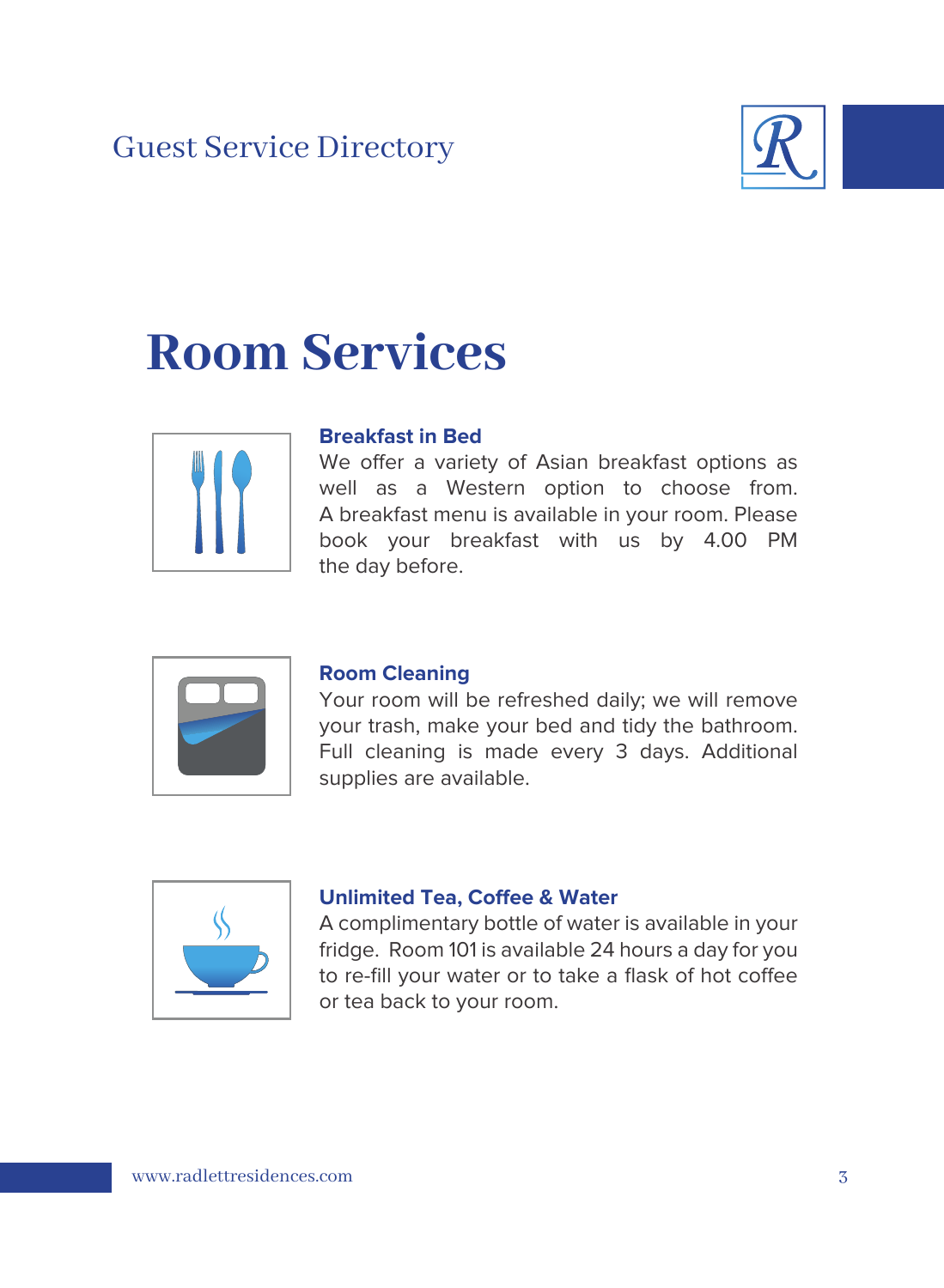

## **Room Amenities**



### **Kitchenette Facilities**

Your kitchenette is equipped with crockery, cutlery, a mini fridge and a safety box. An inventory is available in the drawer. Dishwashing liquid and drying cloths are also provided.



### **Netflix**

Your room has a smart TV with free Netflix. Using your remote control select Netflix button

- Netflix should start and Room Numbers displayed
- Please only select your Room Number and watch as much as you like!

To return back to regular TV channels please select Source Selection  $\Box$  on your remote control.



### **Sofa Bed**

Our Deluxe Queen Bed Studios have a sofa bed option. Should you wish to use this, please let us know. Additional charges may apply.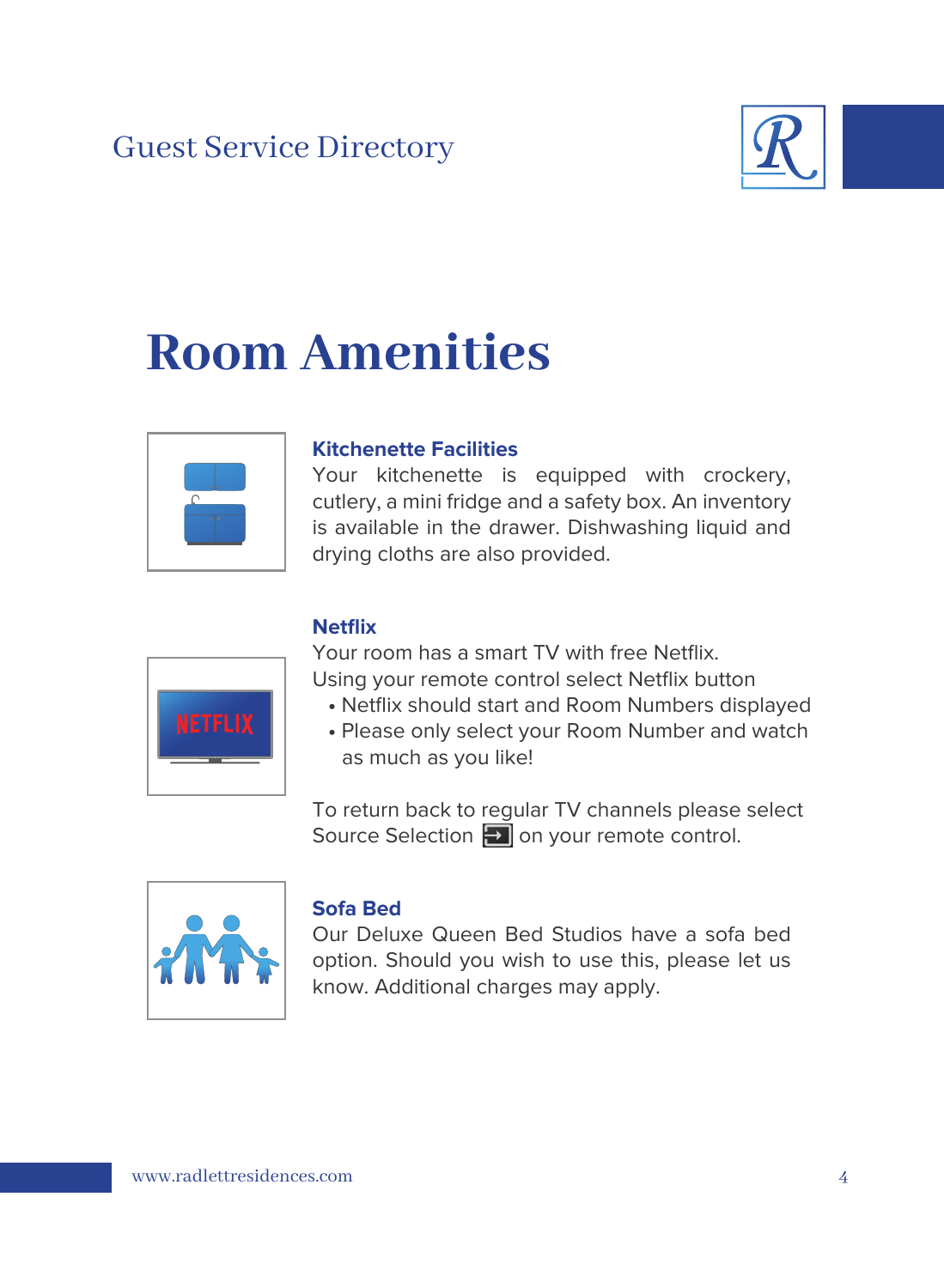



### **Wi-Fi Access**

Your room has its own Wi-Fi. Please use the following code to connect.



#### **No Smoking**

Please be aware that all rooms are strictly no smoking including e-cigarettes/vaping.



#### **Environmental**

Radlett Residences makes every effort to minimise its impact on the environment, please support these initiatives:

- The energy saving card reduces your electricity consumption when not in the room.
- Please re-use your towels by hanging to dry after use.
- Bed linen and towels will be automatically changed every 3 days
- Shampoo and soap is in refillable dispensers.
- All tableware and cutlery is washable.
- Drinking is provided in reusable bottles.
- Public area lighting operates using motion sensors
- The building utilizes solar power to supplement its energy consumption.
- All recyclable waste is separated before disposal.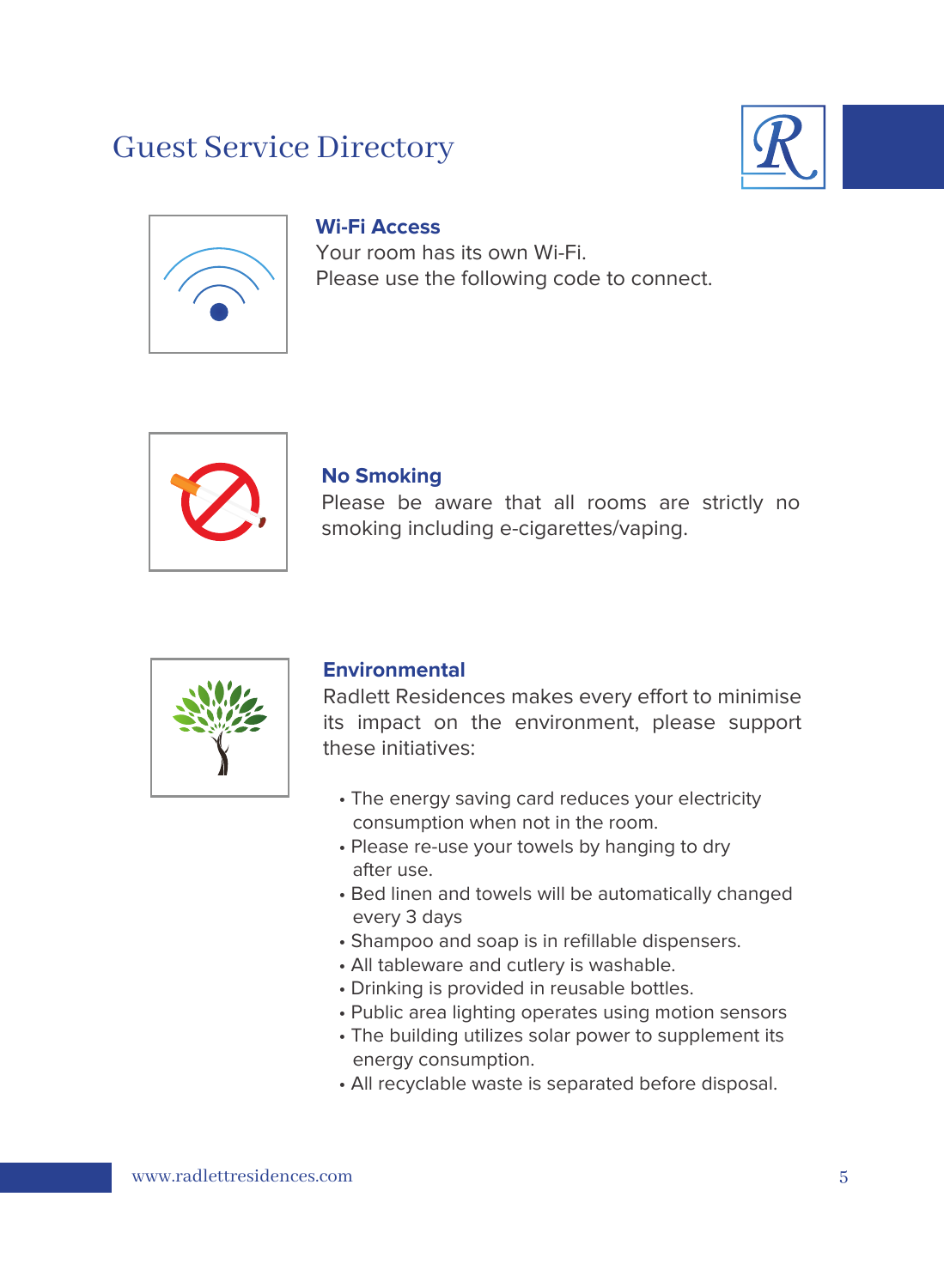

## **Facility Amenities**



### **Room 101**

We might not have everything that you need in your room, so we keep Room 101 available for all guests 24 hours a day, offering free of charge:

- As much tea, coffee and water that you want
- Microwave
- Iron & ironing boards
- Hairdryers
- Board games and cards
- Reading books

And with exception to the microwave, you can take whatever you like back to your room!

We also have a small selection of beverages and snacks for sale which you may consume in your room or the roof garden.



#### **Roof Garden**

The roof garden is available from 6.30 AM to Midnight daily. We request that for the comfort of other guests you keep the area clean and tidy and avoid loud noise. Please take any kitchenette items back to your room with you.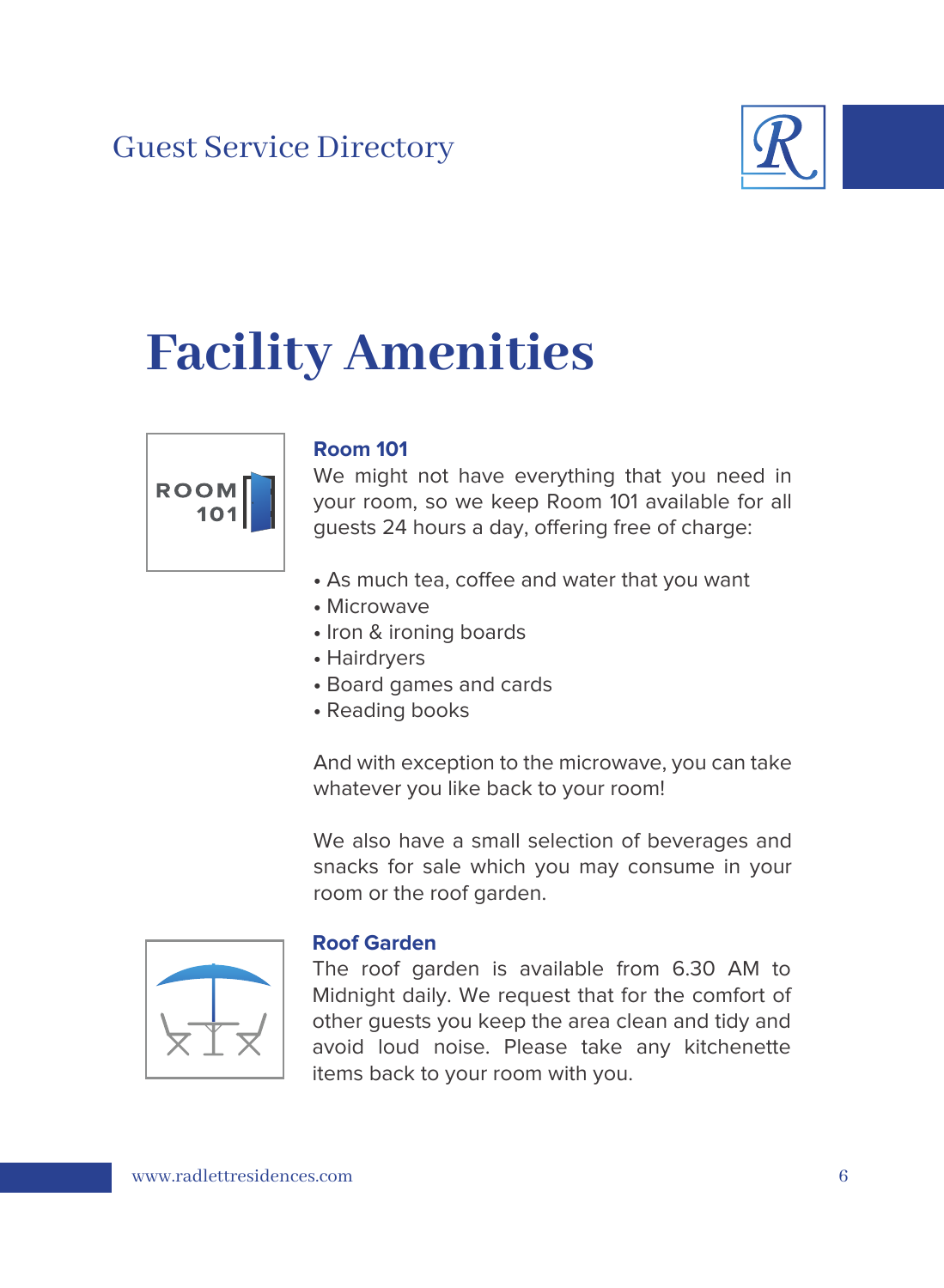

## **Residence Guest Parking**

We have off-site parking a short distance away. You are welcome to park your car yourself, however, we can provide valet service at pre-arranged times.



## **Check-out Time**

Our check-out time is 12.00 noon. We will be more than happy to extend your check-out at no charge should this not affect our operation or other guest arrival. Please contact us in advance to let us know and we will do our best.

## **Safety and Security**

A fire extinguisher is is located in the kitchenette of your room and also available in all corridors. They are also available in the corridors. The room is also equipped with a smoke detector. Please familiarize yourself with your emergency route displayed on the back of your door.

An emergency evacuation button can be found on the wall of the staircase of each floor. In the event of an emergency please push it in full and the alarm will sound continually.

If you hear the alarm bell, please leave your room immediately and exit the building via the main entrance.